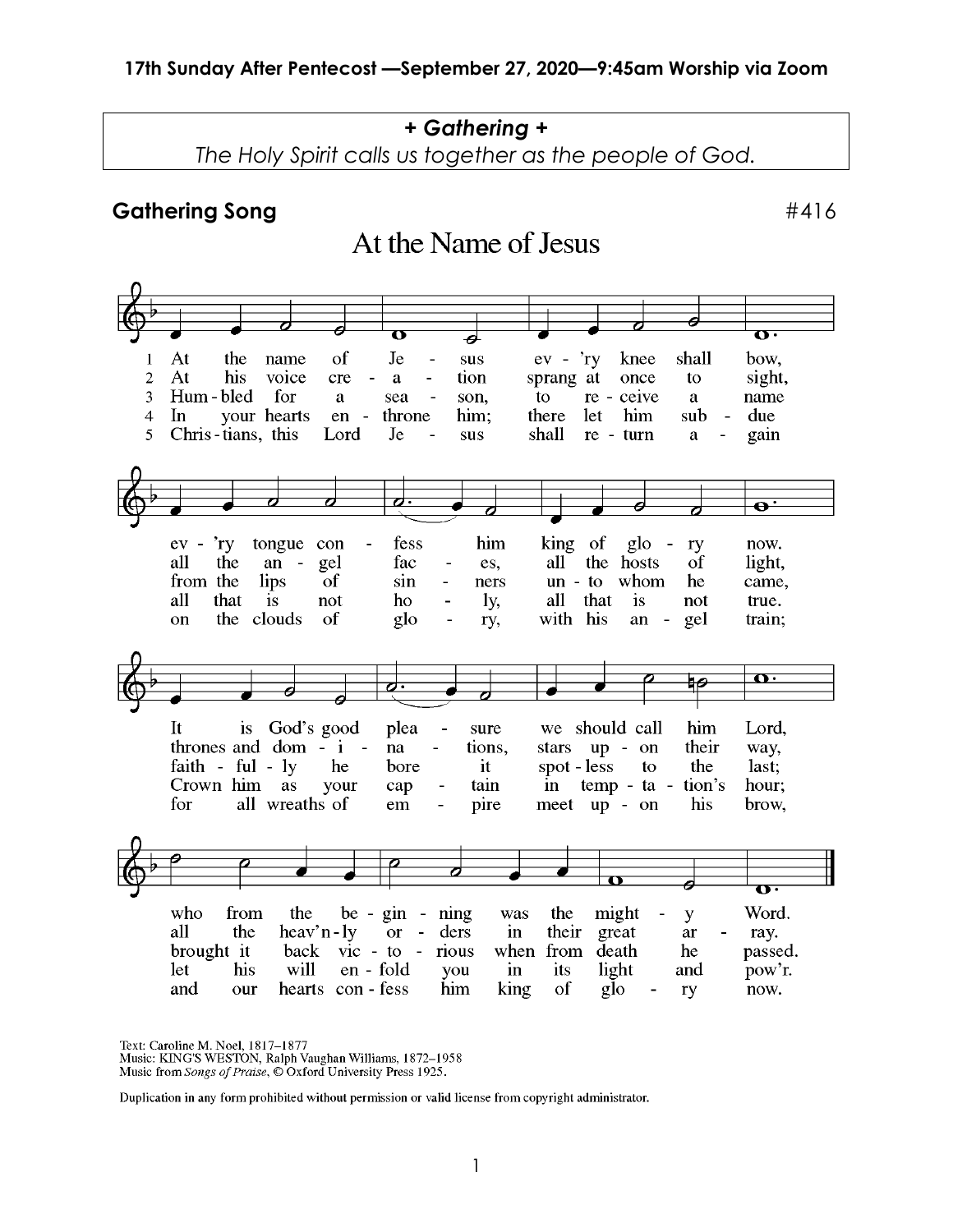**Greeting** WOV p.46 The grace of our Lord Jesus Christ, the love of God, and the communion of the Holy Spirit be with you all. **And also with you.** You are the treasured people of the LORD,

### **a people holy to the Lord our God.**

Keep the words of the LORD in your heart; teach them to your children.

**Talk about them when you are at home and when you are away, when you lie down and when you rise.**

One does not live by bread alone,

**but by every word that comes from the mouth of the Lord.**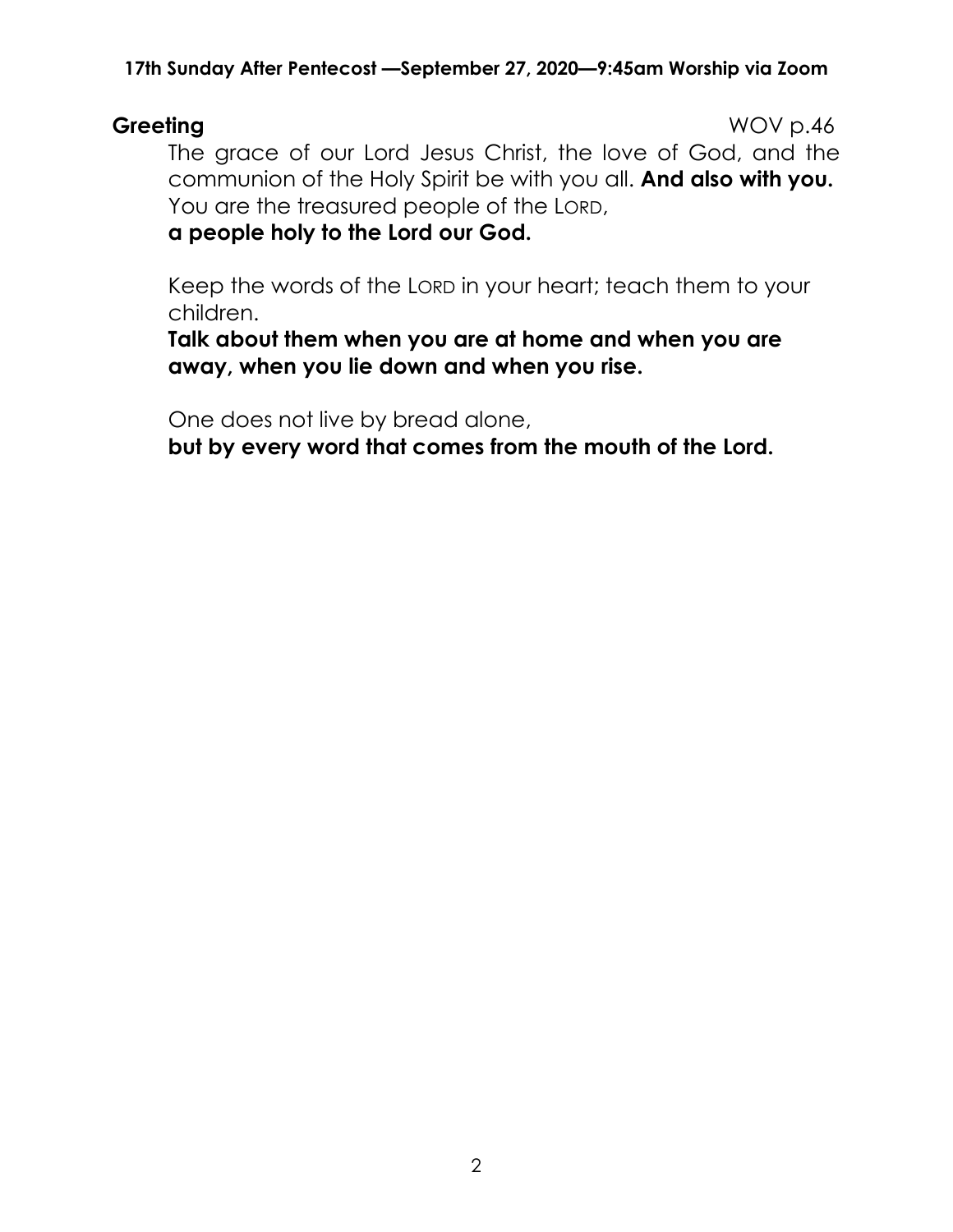

**G** Sal-va-tion be-longs to our God and to Christ the Lamb for-ev-er and ev-er.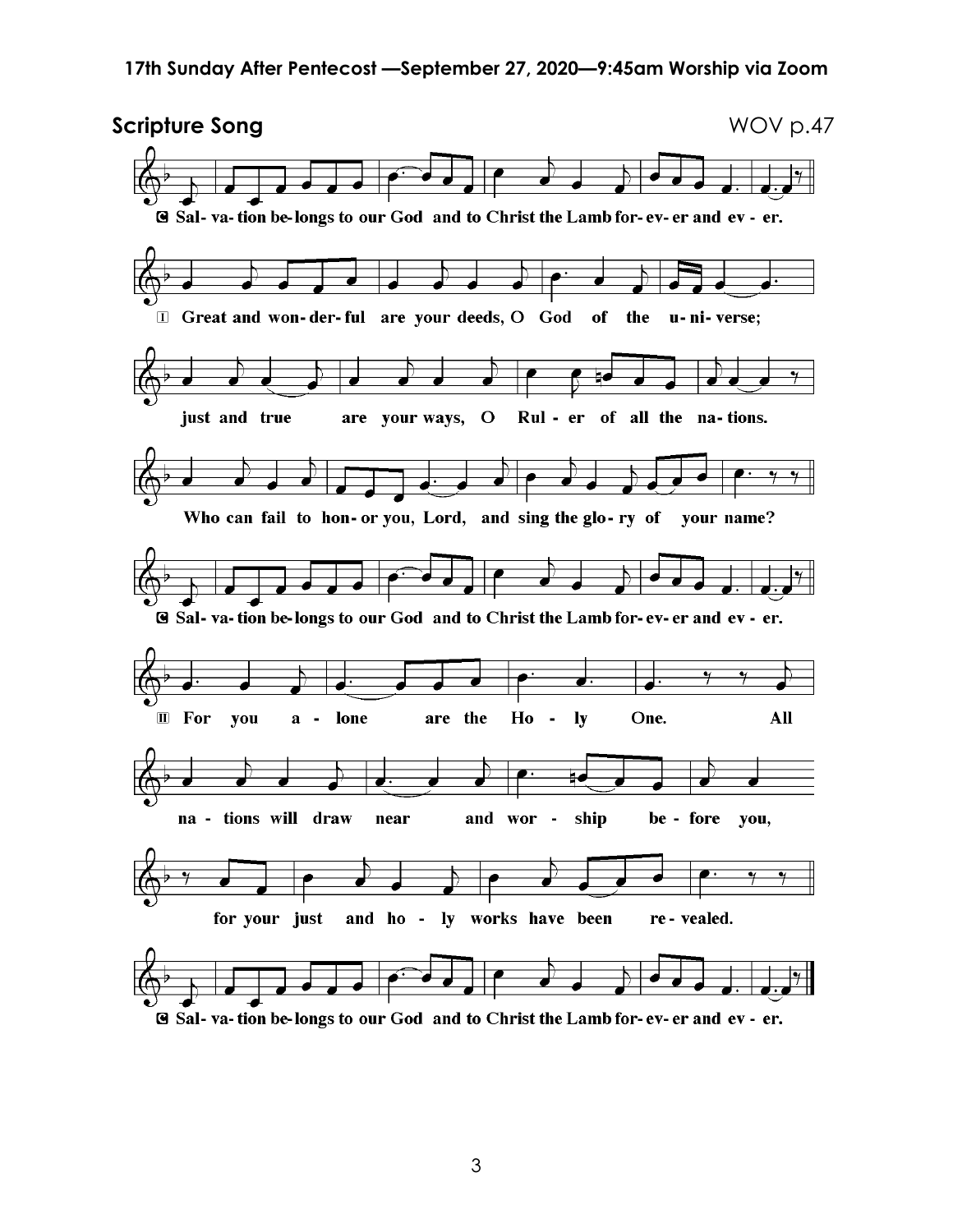### **Prayer of the Day** p.48

God of love, giver of life, you know our frailties and failings. Give us your grace to overcome them, keep us from those things that harm us, and guide us in the way of salvation, through Jesus Christ, our Savior and Lord. **Amen.**

# **+Word+** *God speaks to us in scripture reading, preaching, and song.*

**First Reading Ezekiel 18:1-4, 25-32** 

A reading from Ezekiel.

<sup>1</sup>The word of the LORD came to me: 2What do you mean by repeating this proverb concerning the land of Israel, "The parents have eaten sour grapes, and the children's teeth are set on edge"? 3As I live, says the Lord GOD, this proverb shall no more be used by you in Israel. 4Know that all lives are mine; the life of the parent as well as the life of the child is mine: it is only the person who sins that shall die. 25Yet you say, "The way of the Lord is unfair." Hear now, O house of Israel: Is my way unfair? Is it not your ways that are unfair? <sup>26</sup>When the righteous turn away from their righteousness and commit iniquity, they shall die for it; for the iniquity that they have committed they shall die. 27Again, when the wicked turn away from the wickedness they have committed and do what is lawful and right, they shall save their life. 28Because they considered and turned away from all the transgressions that they had committed, they shall surely live; they shall not die. 29Yet the house of Israel says, "The way of the Lord is unfair." O house of Israel, are my ways unfair? Is it not your ways that are unfair? 30Therefore I will judge you, O house of Israel, all of you according to your ways, says the Lord GOD. Repent and turn from all your transgressions; otherwise iniquity will be your ruin. <sup>31</sup> Cast away from you all the transgressions that you have committed against me, and get yourselves a new heart and a new spirit! Why will you die, O house of Israel? 32For I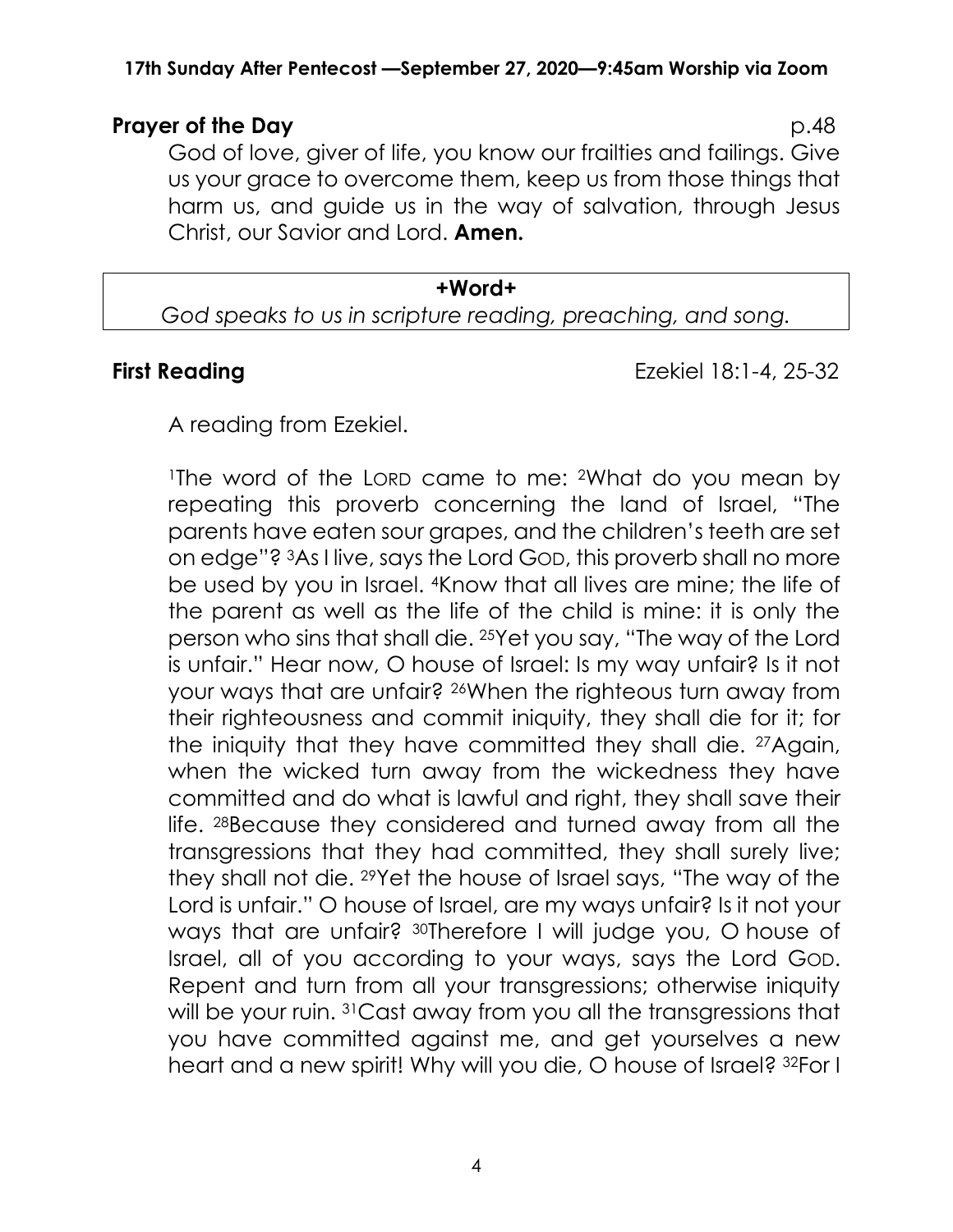have no pleasure in the death of anyone, says the Lord GOD. Turn, then, and live.

The Word of the Lord. **Thanks be to God**

# **Psalm 25:1-9**

Let us recite together Psalm 25, verses 1 through 9, as printed in the hymnal:

<sup>1</sup>To you, O LORD, I lift up my soul. <sup>2</sup>My God, I put my trust in you; let me not be put to shame, nor let my enemies triumph over me. 3Let none who look to you be put to shame; rather let those be put to shame who are treacherous. <sup>4</sup>Show me your ways, O LORD, and teach me your paths. <sup>5</sup>Lead me in your truth and teach me, for you are the God of my salvation; in you have I trusted all the day long. <sup>6</sup>Remember, O LORD, your compassion and love, for they are from everlasting. <sup>7</sup>Remember not the sins of my youth and my transgressions; remember me according to your steadfast love and for the sake of your goodness, O LORD. <sup>8</sup>You are gracious and upright, O LORD; therefore you teach sinners in your way. <sup>9</sup>You lead the lowly in justice

and teach the lowly your way.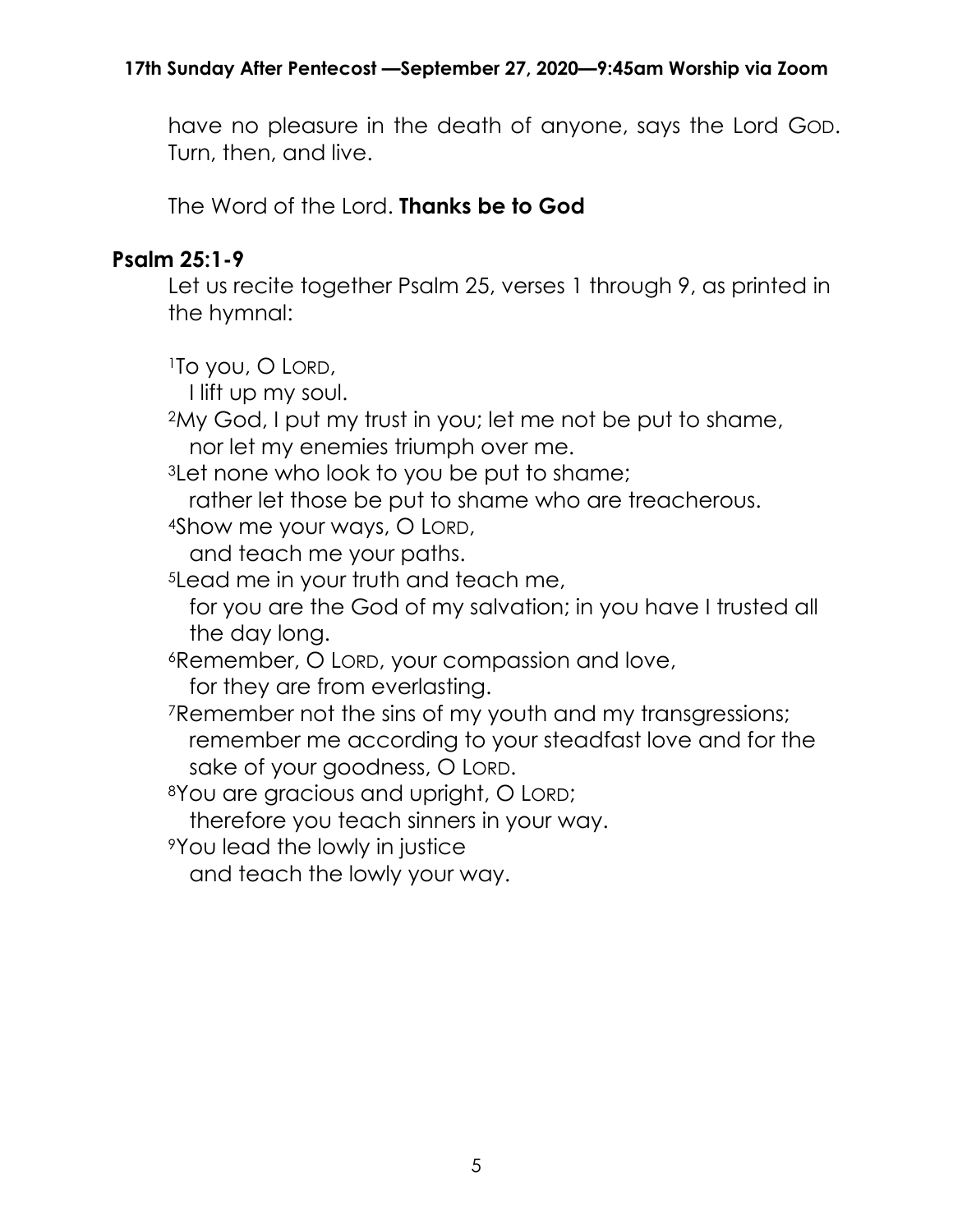## **Second Reading Second Reading Philippians 2:1-13**

A reading from Philippians.

<sup>1</sup>If then there is any encouragement in Christ, any consolation from love, any sharing in the Spirit, any compassion and sympathy, 2make my joy complete: be of the same mind, having the same love, being in full accord and of one mind. 3Do nothing from selfish ambition or conceit, but in humility regard others as better than yourselves. 4Let each of you look not to your own interests, but to the interests of others. 5Let the same mind be in you that was in Christ Jesus, <sup>6</sup>who, though he was in the form of God, did not regard equality with God as something to be exploited. 7but emptied himself, taking the form of a slave, being born in human likeness. And being found in human form, <sup>8</sup>he humbled himself and became obedient to the point of death—even death on a cross. 9Therefore God also highly exalted him and gave him the name that is above every name, <sup>10</sup>so that at the name of Jesus every knee should bend, in heaven and on earth and under the earth, <sup>11</sup>and every tongue should confess that Jesus Christ is Lord, to the glory of God the Father. <sup>12</sup>Therefore, my beloved, just as you have always obeyed me, not only in my presence, but much more now in my absence, work out your own salvation with fear and trembling; 13for it is God who is at work in you, enabling you both to will and to work for his good pleasure.

Word of God, word of life. **Thanks be to God.**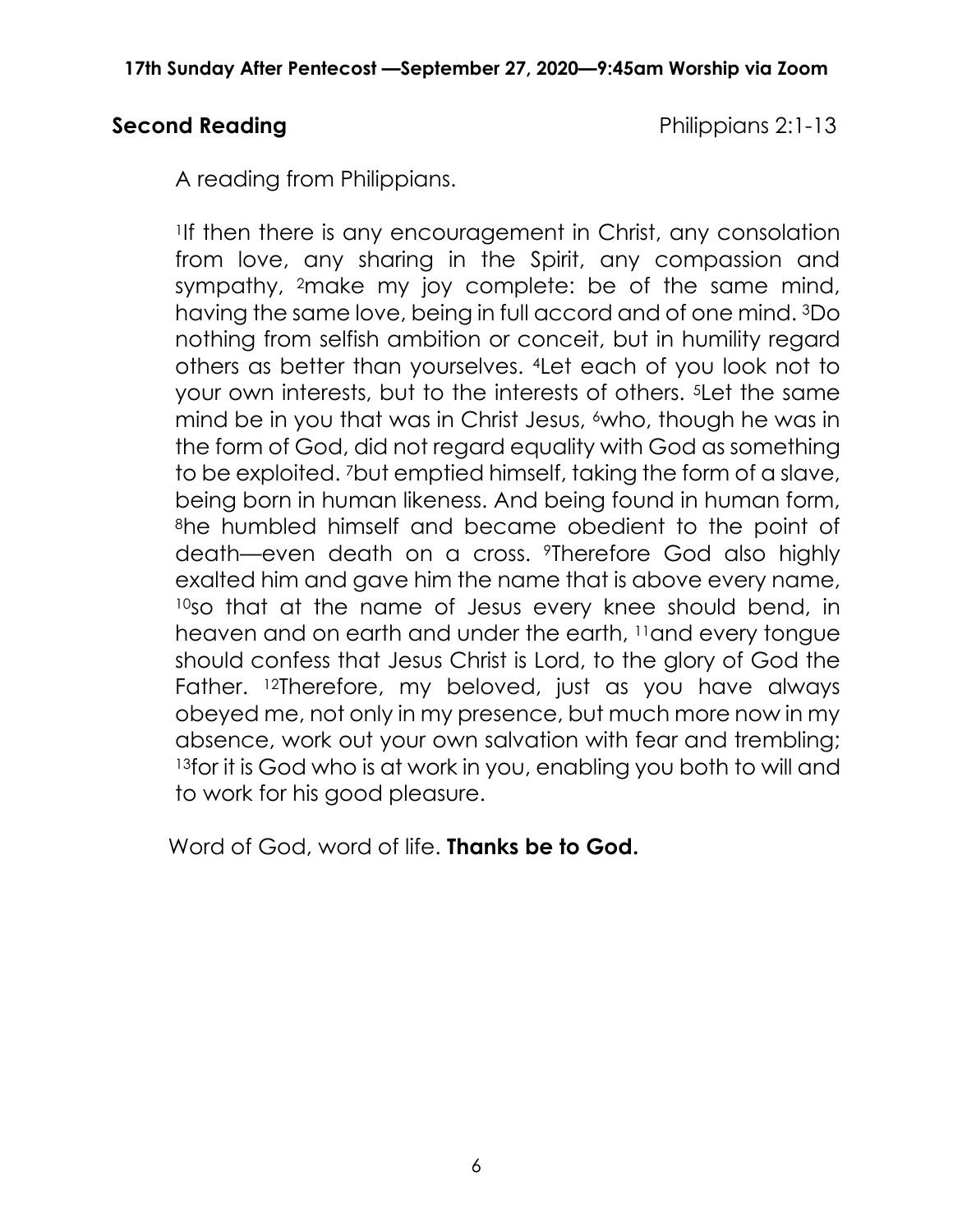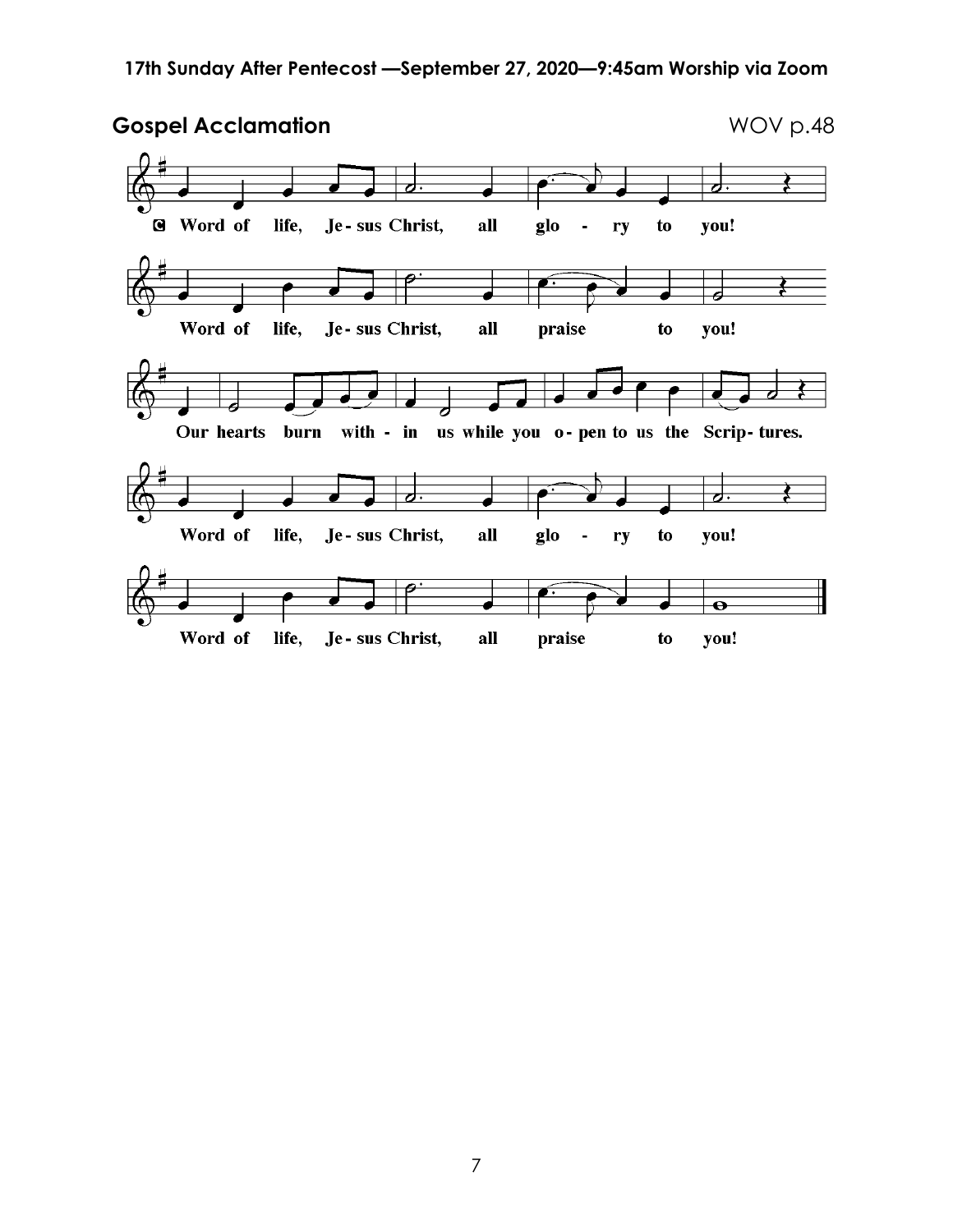**Gospel Reading Cospel Reading Cospel Reading Cospel Reading Cospel Reading Cospel Reading Cospel Reading Cospel Reading Cospel Reading Cospel Reading Cospel Reading Cospel Reading Cospel Reading Cospel Reading Cospel Read** 

The holy gospel according to Matthew. **Glory to you, O Lord.**

<sup>23</sup>When [Jesus] entered the temple, the chief priests and the elders of the people came to him as he was teaching, and said, "By what authority are you doing these things, and who gave you this authority?" 24Jesus said to them, "I will also ask you one question; if you tell me the answer, then I will also tell you by what authority I do these things. 25Did the baptism of John come from heaven, or was it of human origin?" And they argued with one another, "If we say, 'From heaven,' he will say to us, 'Why then did you not believe him?' 26But if we say, 'Of human origin,' we are afraid of the crowd; for all regard John as a prophet." 27So they answered Jesus, "We do not know." And he said to them, "Neither will I tell you by what authority I am doing these things. <sup>28</sup>"What do you think? A man had two sons; he went to the first and said, 'Son, go and work in the vineyard today.' 29He answered, 'I will not'; but later he changed his mind and went. <sup>30</sup>The father went to the second and said the same; and he answered, 'I go, sir'; but he did not go. 31Which of the two did the will of his father?" They said, "The first." Jesus said to them, "Truly I tell you, the tax collectors and the prostitutes are going into the kingdom of God ahead of you. 32For John came to you in the way of righteousness and you did not believe him, but the tax collectors and the prostitutes believed him; and even after you saw it, you did not change your minds and believe him."

The gospel of the Lord. **Praise to you, O Christ.**

**Sermon** The Rev. Leslie D. Weber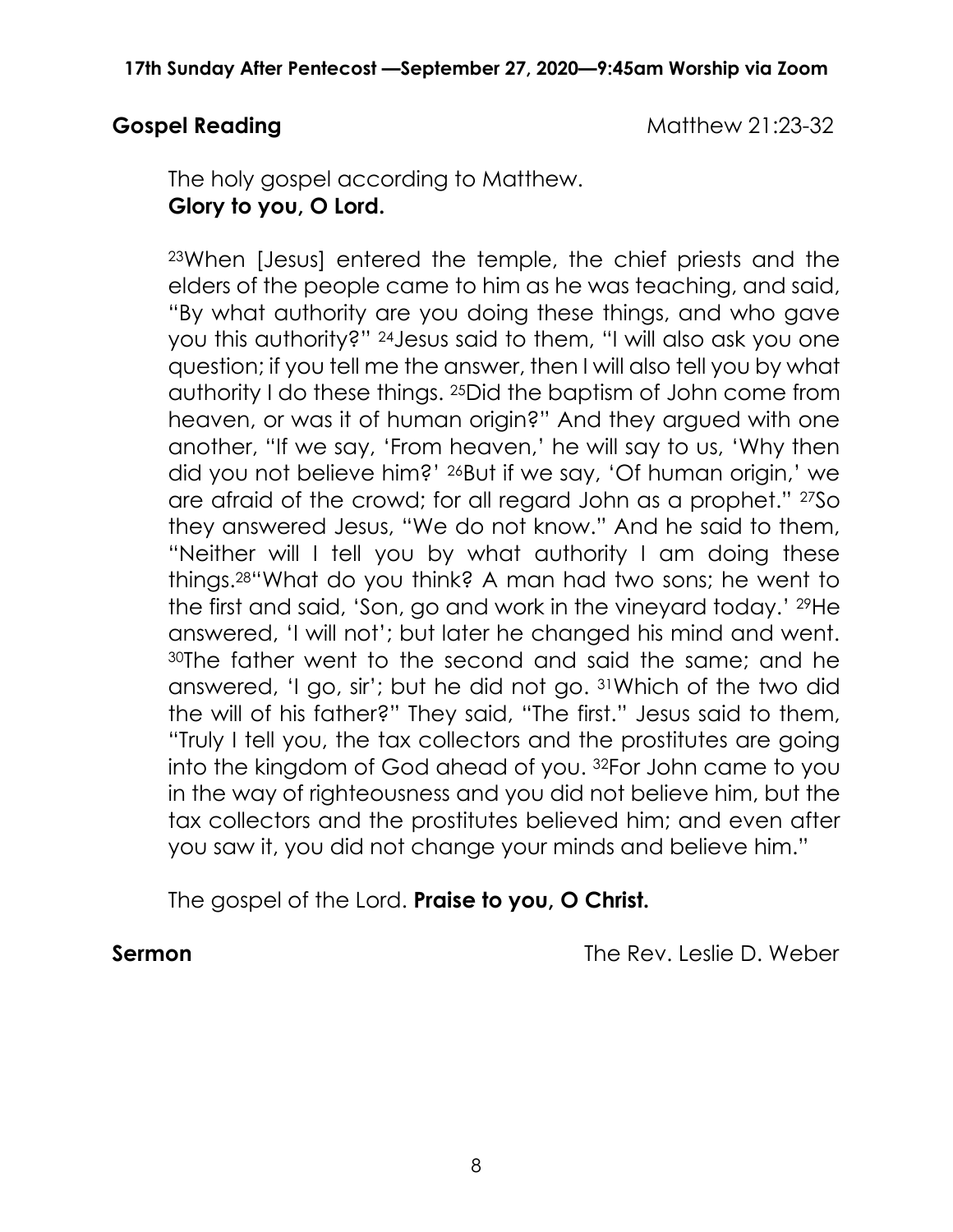### **Song of the Day**  $#801$



Text: Eddie Espinosa, b. 1953<br>Music: CHANGE MY HEART, Eddie Espinosa<br>Text and music © 1982 Mercy/Vineyeard Publishing, admin. Music Services

Duplication in any form prohibited without permission or valid license from copyright administrator.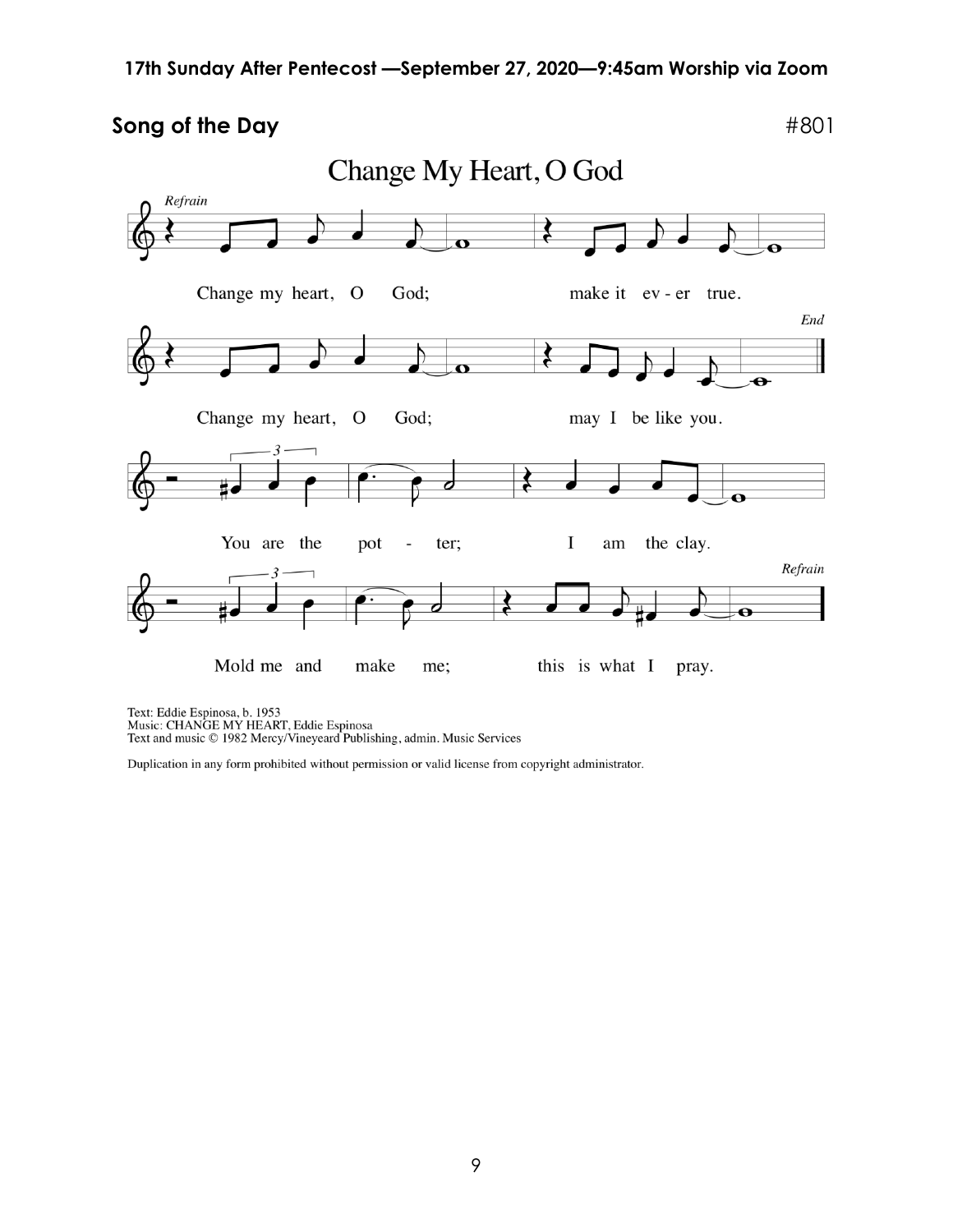## **Response to the Word** MOV p.49

In Christ, you have heard the word of truth, the gospel of your salvation. **We believe in him and are marked with the seal of the promised Holy Spirit.**

Living together in trust and hope, we confess our faith.

**I believe in God, the Father almighty,**

**creator of heaven and earth.**

**I believe in Jesus Christ, his only Son, our Lord.**

**He was conceived by the power of the Holy Spirit and born of the virgin Mary.**

**He suffered under Pontius Pilate,**

**was crucified, died, and was buried.**

**He descended to the dead.**

**On the third day he rose again.**

**He ascended into heaven,**

**and is seated at the right hand of the Father. He will come again to judge the living and the dead. I believe in the Holy Spirit,**

**the holy catholic Church,**

**the communion of saints,**

**the forgiveness of sins,**

**the resurrection of the body,**

**and the life everlasting. Amen.**

Build yourselves up on your most holy faith; **pray in the Holy Spirit.**

Keep yourselves in the love of God; **look forward to the mercy of our Lord Jesus Christ.**

If anyone is in Christ, there is a new creation: **Everything old has passed away; behold, everything has become new!**

God has given us the ministry of reconciliation. Therefore, let us be reconciled to God and to one another.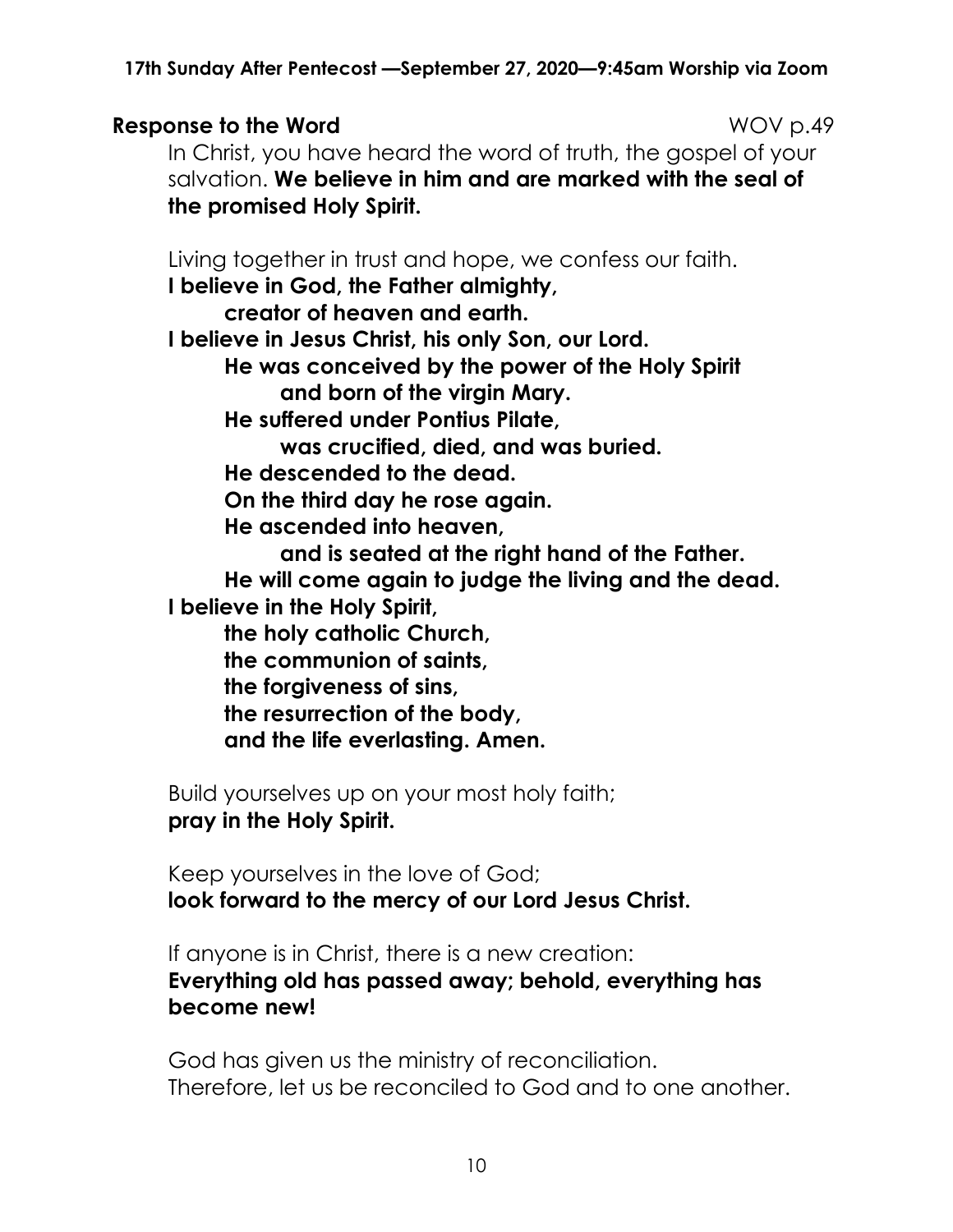*Silence for reflection and self-examination.*

## Gracious God, **have mercy on us. In your compassion forgive us our sins, known and unknown, things done and left undone. Uphold us by your Spirit so that we may live and serve you in newness of life, to the honor and glory of your holy name; through Jesus Christ our Lord. Amen**

Almighty God have mercy on you, forgive you all your sins through our Lord Jesus Christ, strengthen you in all goodness, and by the power of the Holy Spirit keep you in eternal life. Amen

**Peace** WOV p.50

Siblings, rejoice. Mend your ways, encourage one another, aaree with one another, live in peace.

The peace of the Lord be with you always. **And also with you.**

### *+ Thanksgiving+*

## **Offering**

*While we are not gathering together in person, please continue to support the mission of the church as you are able. Electronic donations can be made at [https://tithe.ly/give\\_new/www/#/tithely/give-one-time/475611.](https://tithe.ly/give_new/www/#/tithely/give-one-time/475611) Checks can be also be sent to church: 521 Providence Rd, Chesapeake, VA 23325*

## **Offering Prayer** WOV p.51

Let us pray.

God, our Creator, you open wide your hand and satisfy the desire of every living creature. With these gifts we bless you for your tender nurture and care. Help us to delight in your will and walk in your ways, through Jesus Christ our Lord. Amen.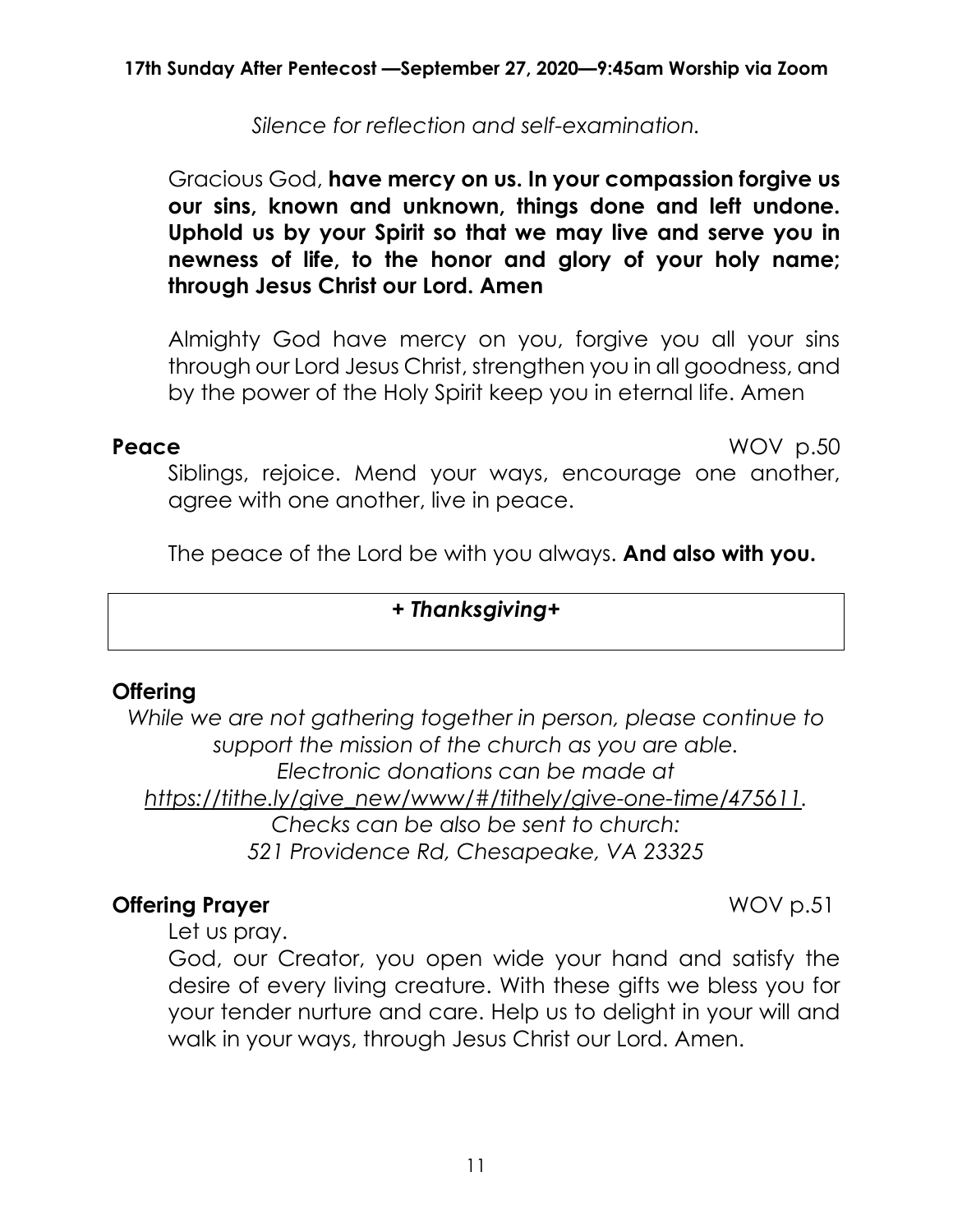# **The Prayers**

Drawn together in the compassion of God, we pray for the church, the world, and all those in need

*A brief silence.*

In all the world, give your church unity. Inspire all the baptized with the mind of Christ. Where the church is powerful and where it struggles, shape us with humility and obedience so that your love may be at work in us. Lord, in your mercy, **hear our prayer.**

Your Son took on all of bodily life in our world, even to death. Preserve and keep your creation, O God. Mend and redeem places that are polluted and damaged, so that all of creation confesses you as Lord. Lord, in your mercy, **hear our prayer.**

Turn the nations toward life. Where our ways are unfair, give us new hearts and new spirits. Where sin permeates our cultures and institutions (especially), change our minds and teach us to trust your authority. Lord, in your mercy, **hear our prayer.**

Our lives are yours, O God. Relieve the suffering of those who are ill in body, mind, or spirit. Defend the lives and welfare of children who are abused or neglected, hungry or exploited, bullied or lonely. We pray for those listed on our prayer list and those we name now aloud or silently *(pause for names)*. Lord, in your mercy, **hear our prayer.**

Thank you for those who have gone into the kingdom ahead of us—tax collectors and prostitutes, likely and unlikely, obedient and slow to learn. By their witness, teach us to confess Jesus Christ as Lord in life and in death. Lord, in your mercy, **hear our prayer.**

All these things and whatever else you see that we need, we entrust to your mercy; through Christ our Lord. **Amen.**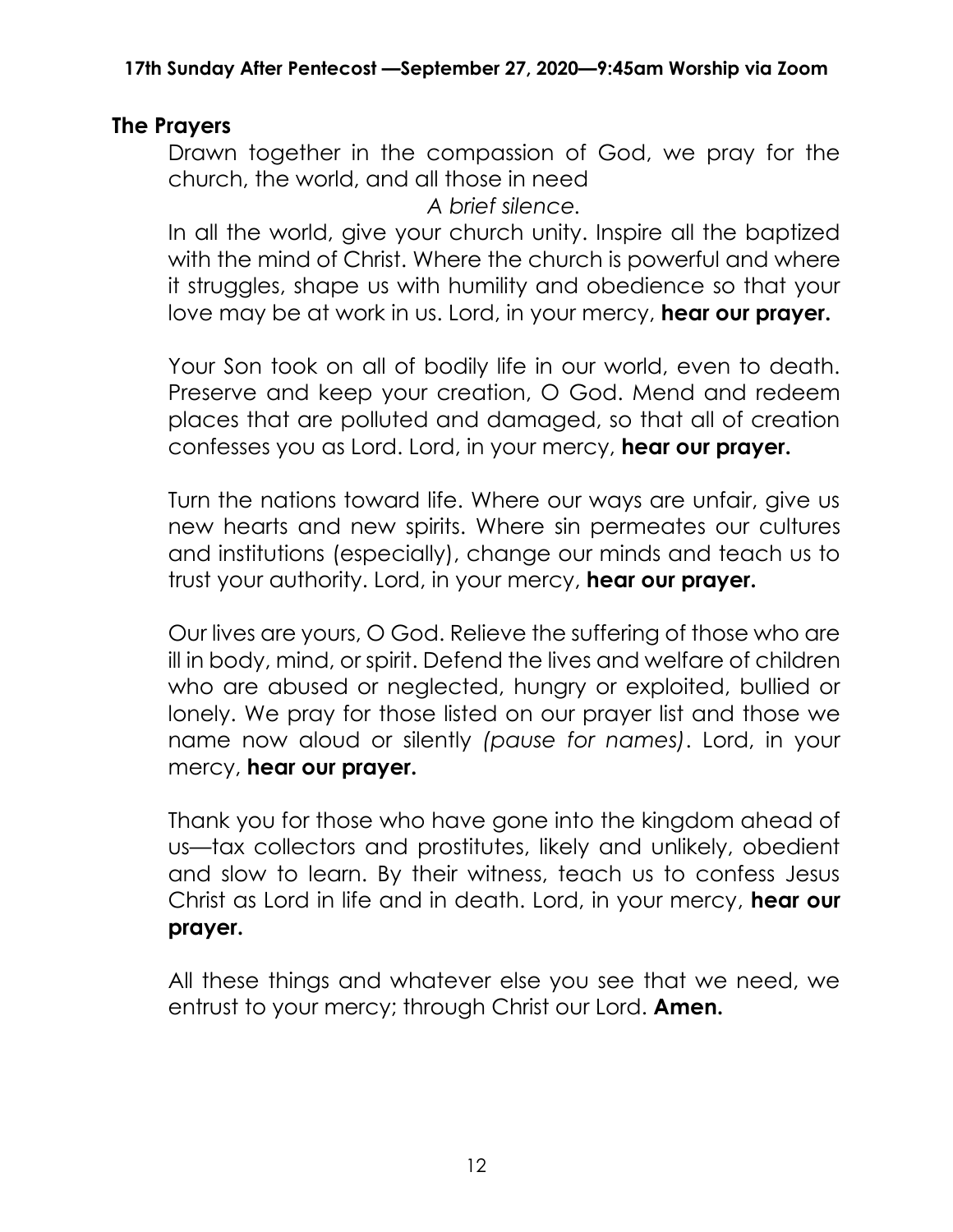## **Lord's Prayer** WOV p.52

Lord, remember us in your kingdom, and teach us to pray:

**Our Father, who art in heaven, hallowed be thy name, thy kingdom come, thy will be done, on earth as it is in heaven. Give us this day our daily bread; and forgive us our trespasses, as we forgive those who trespass against us; and lead us not into temptation but deliver us from evil. For thine is the kingdom, and the power, and the glory, forever and ever. Amen.**

#### **+Sending+**

*God blesses us and sends us in mission to the world.*

**Blessing** WOV p.53

May the God and Father of our Lord Jesus Christ fill you with every spiritual blessing. **Amen.**

May the God of faithfulness and encouragement grant you to live in harmony with one another, in accordance with Christ Jesus. **Amen.**

May the God of hope fill you with all joy and peace in believing, so that you may abound in hope by the power of the Holy Spirit. **Amen.**

### **Announcements**